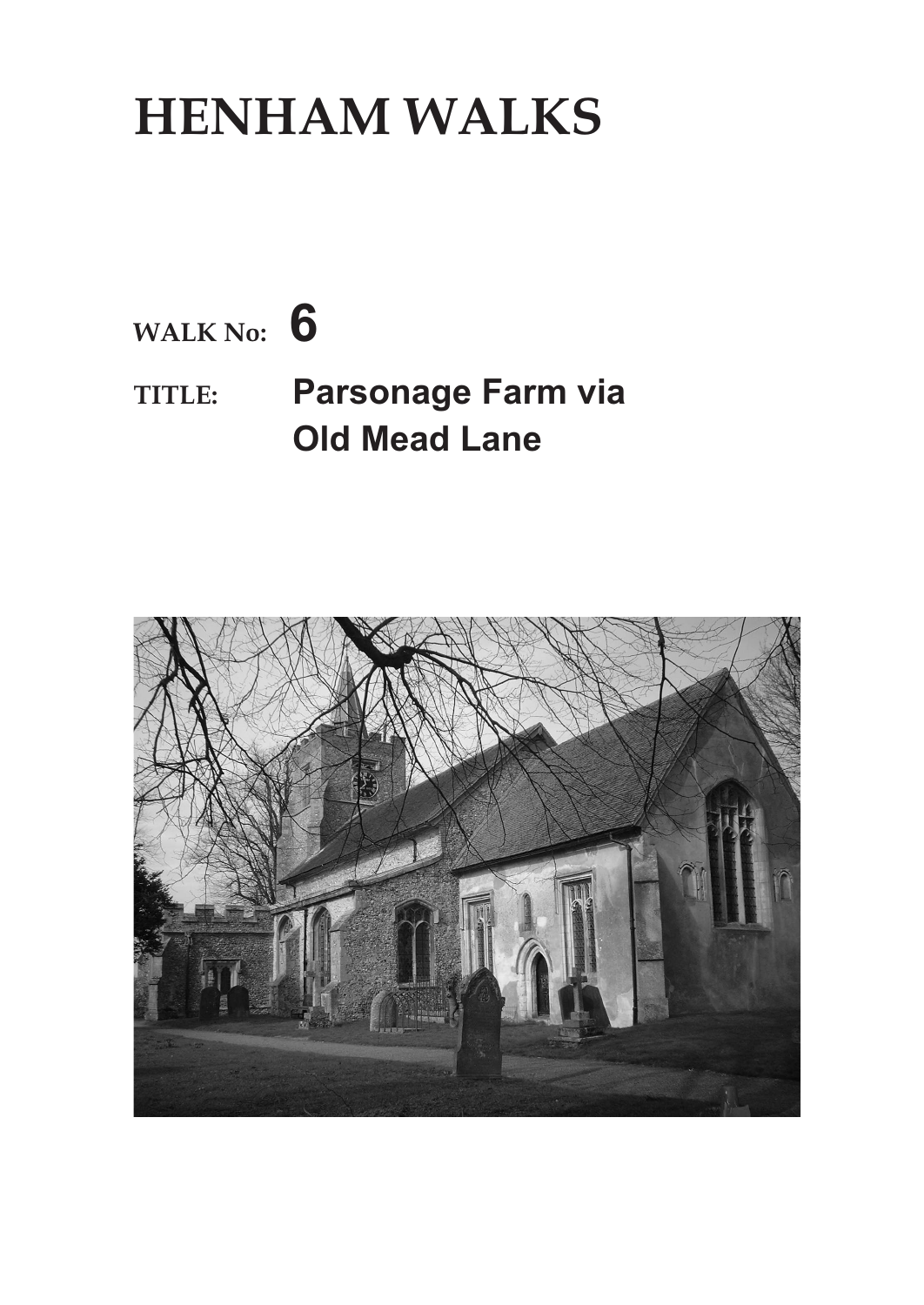## **Walk 6. Parsonage Farm via Old Mead Lane**

| Suitability: All. |                                    |
|-------------------|------------------------------------|
| Time: 40 minutes  |                                    |
|                   | Condition: Can be extremely muddy. |

From the War Memorial walk south passing OSCA on your left. Continue through the village to the last house (Sunnymeade) on your right. Turn right down the footpath. Walk on until you reach the houses in Old Mead Lane. Continue for approximately 300 yards until reaching footpath sign on your right. (Watch out for oncoming traffic.) Turn right along the footpath.

This path hugs the hedge on your left and gives a wide view across to Henham on your right. At the end of the hedgerow the path turns right between two fields and at a junction with another path turn left.

At the end of the field on the right turn right keeping the fence on your left and walk towards the farm buildings. On reaching the farm buildings turn first left, then sharp right between the buildings and approach the church.

You will find an entrance into the churchyard near the corner. Pass through and turn right keeping close to the edge. Pass through the kissing gate and you come out opposite The Cock public house. Bear right and walk back towards the War Memorial.